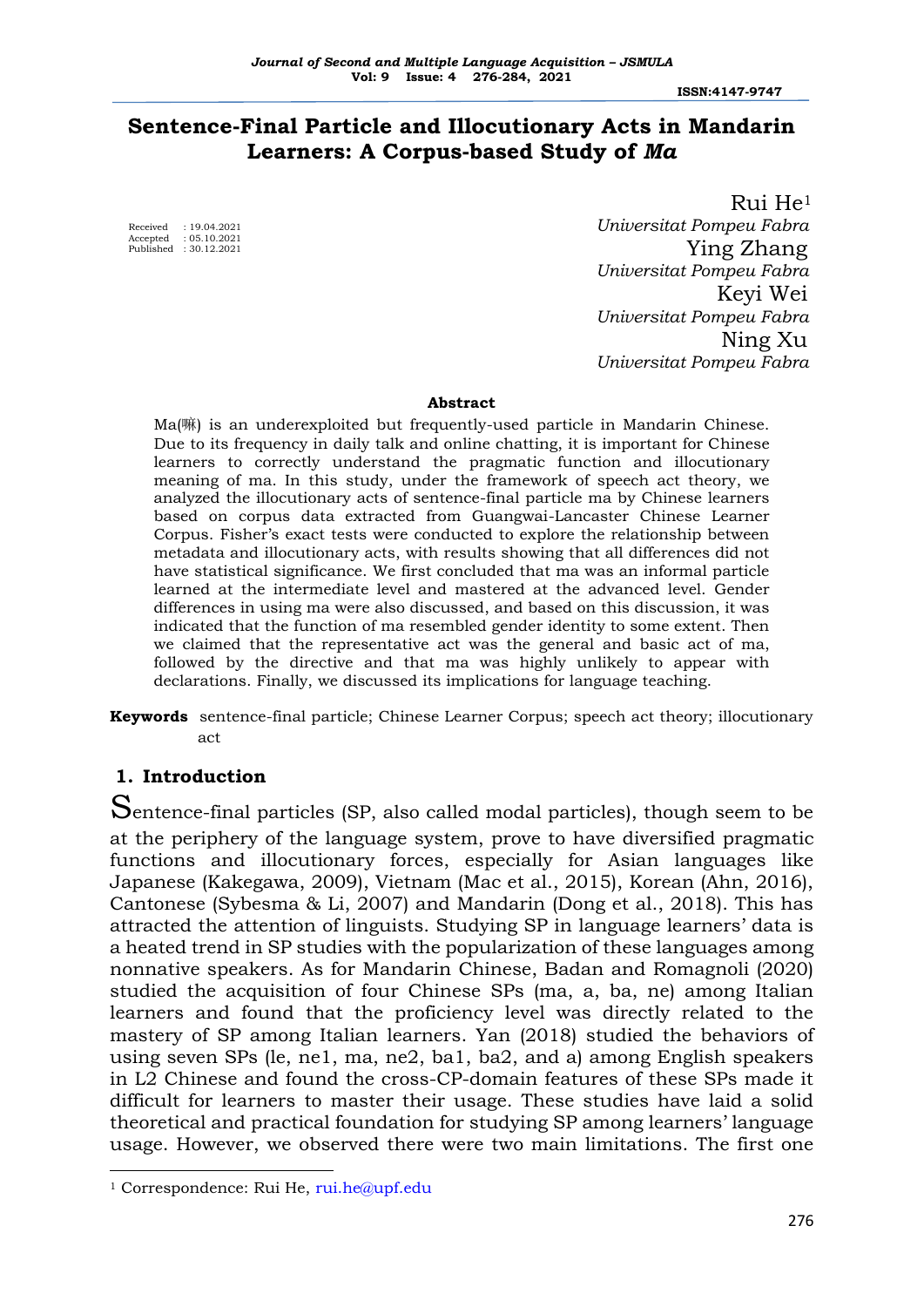was that most studies focused on most frequently used SPs like ba, le, and ma1, while other SPs, such as ma, ei3, and ba4, le, were underexploited, though they are also widely used, especially on the Internet or in casual chatting. Another one is that most of these studies (especially quantitative studies) are based on language materials from a limited number of participants, making their results less general. Corpus-based studies, which becomes increasingly popular these years, provides a possible way to deal with this issue. Xu et al. (2019) used a learner's corpus with both written and spoken data to study the frequency and errors in using SP le by Chinese learners. Lepadat (2017) studied ma using an academic Chinese corpus and discovered the co-occurrence of it with information that has an active or accessible status in the interlocutors' minds and that it functioned like discourse markers.

Based on those previous studies, and motivated by the idea of exploring the pragmatic function of ma(嘛), an underexploited SP which is often used in daily chatting, we used a Chinese leaner corpus collaboratively built by Lancaster and Guangwai and available on Sketch Engine to obtain language data. As illocutivity is regarded as an important function of SP in Chinese (Lepadat, 2017; Qi, 2002), we took Speech Act Theory (SAT) as the theoretical framework and analyzed the illocutionary acts of ma. Based on these data and analysis, we want to answer these two questions: (1) When the speaker is using ma, which kind(s) of illocutionary acts are shown with a higher frequency within utterances with ma? (2) Are there differences between native speakers and Chinese learners, or among different groups of Chinese learners?

## **2. Methodology**

Speech act theory (SAT) was first proposed by Austin John Langshaw (1962) to explain the relation of speech acts and truth. He sketched three speech act types in his framework, that is, locutionary acts, illocutionary acts, and perlocutionary acts. Austin's SAT framework was questioned by John Searle, who raised a new three-type categorization in his one book and later developed it into the currently commonly used five-type division of illocutionary acts (Searle, 1969, 1975) based on conditions illocutivity. To be specific, Searle's five types of illocutionary acts are representative, directive, commissive, expressive, and declaration. A detailed description of the conditions for each type are listed in Table 1 (Searle, 1976; XU et al., 2020).

| Type           | Point                        | Direction of Fit                           | Sincerity<br>conditions                         |
|----------------|------------------------------|--------------------------------------------|-------------------------------------------------|
| representative | Commit S to<br>truth of p    | utterance<br>$\rightarrow$ objective world | speaker believes<br>what $s/he$ says is<br>true |
| directive      | S wants H to<br>do something | objective world $\rightarrow$<br>utterance | speaker motivates<br>the addresses to<br>act    |

Table 1 *Searle's Classification of Illocutionary Acts*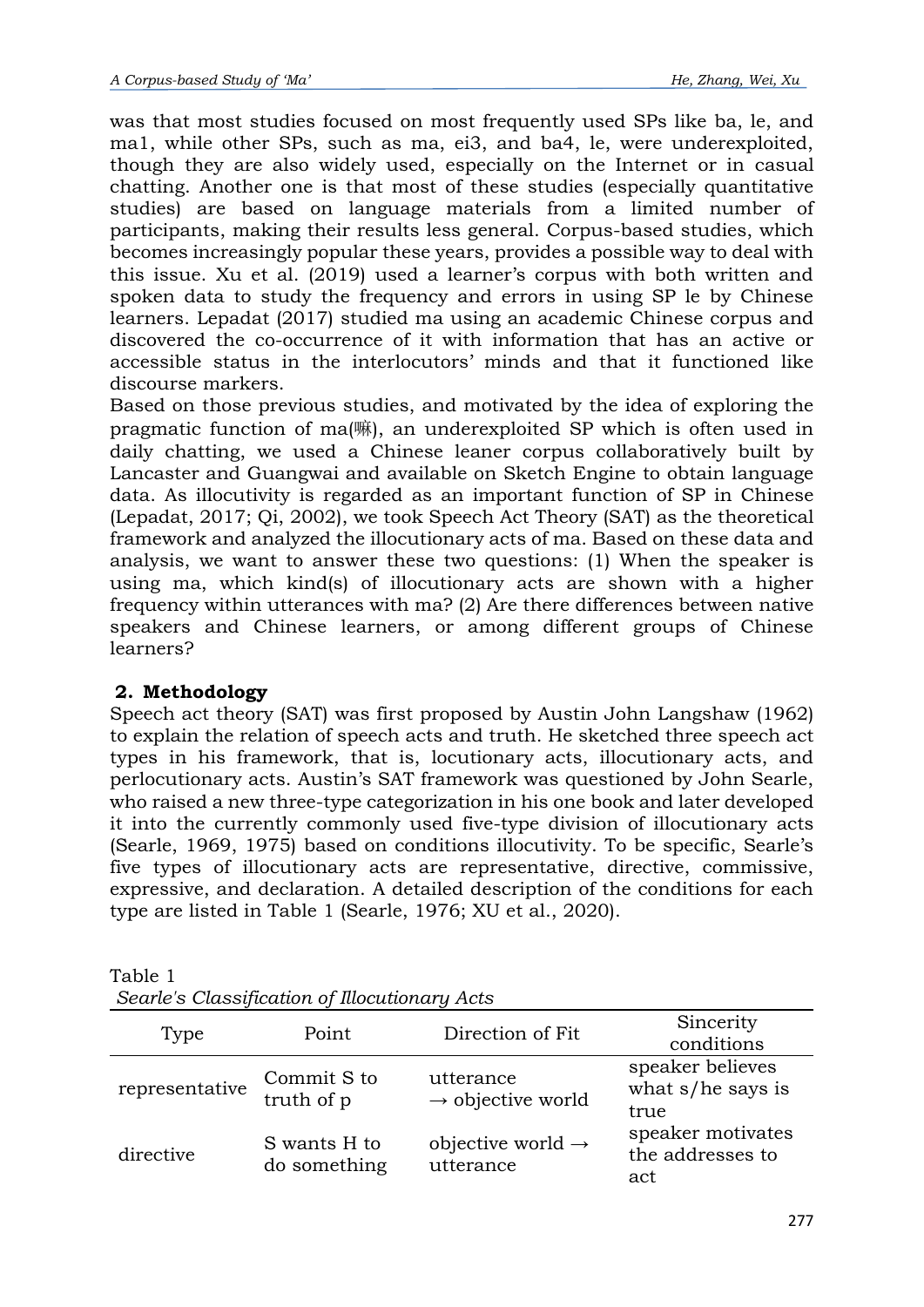| Journal of Second and Multiple Language Acquisition – JSMULA |                               |  |
|--------------------------------------------------------------|-------------------------------|--|
|                                                              | Vol: 9 Issue: 4 276-284, 2021 |  |

|             |                               |                                                        | ISSN:4147-9747                                         |
|-------------|-------------------------------|--------------------------------------------------------|--------------------------------------------------------|
| commissive  | Commits S to<br>future action | objective world $\rightarrow$<br>utterance             | speaker intends to<br>act                              |
| expressive  | S's attitude<br>towards p     | suppose:<br>objective world $\rightarrow$<br>utterance | speaker's attitude<br>is expressed in the<br>utterance |
| declaration | S utters p to<br>make p true  | objective world $\rightarrow$<br>utterance             |                                                        |

## *2.1. Data collection and processing*

In this study, linguistic data are obtained from the Guangwai-Lancaster Chinese Learner Corpus (GLCLC) in Sketch Engine (Kilgarriff et al. 2014). GLCLC consists of 1,294,714 million words, with a balanced division of written sub-corpus (GLCLC\_W) (625,329 tokens, 50.38%) and spoken sub-corpus (GLCLC\_S) (642,385 tokens, 49.62%) (Xu et al. 2019). It is construed in more complex language contexts (McEnery et al. 2019) and contains a full set of metadata, so useful for exploration on the correlation between demographic features and language usage. This enables us to make comparisons on language usage between natives and learners.

## *2.2. Data and Metadata*

In the Concordance function of Sketch Engine, we use the CQL *[word = "*嘛*"] and [tag = "SP"]* to extract sentences we need. As in our study, 337 out of all 365 sentences are from GLCLC\_S (dialogues), with 16 from GLCLC\_W and 12 from GLCLC\_S (monologue). We found the ratio of sentences from oral materials was overwhelmingly high, within which the majority of data were from dialogues. We, thus, only analysed the data from dialogues.

Nearly all of the metadata of native speakers were not given, and the metadata of Test Score was not available for most non-native speakers. Error metadata, which the corpus was famous for, was neither available for the most sentence we got in this study. So in our study, we select the metadata of Country, First Language, Gender, Genre, and Proficiency. As participants are from dozens of countries and speaking dozens of languages, it's meaningless to analyze based on these data themselves. Therefore, we group the countries by region into four categories, i.e. African, American, European, and Asian countries; and we group the languages by their grammar structures into three categories, analytic languages, agglutinating languages, and fusional languages.

## *2.3. Illocutionary Act Labelling*

As for illocutionary act labels, two of us first gave labels to each sentence independently. If the two assign the same labels, then that label is taken as the final label. If not, the third person will look at those sentences independently and gave his/her labels, and then picked the most agreed one as the final label. If it is still not agreed, then the fourth person will engage and initiate a discussion to reach a consensus. Below we give an example of each category of the illocutionary act: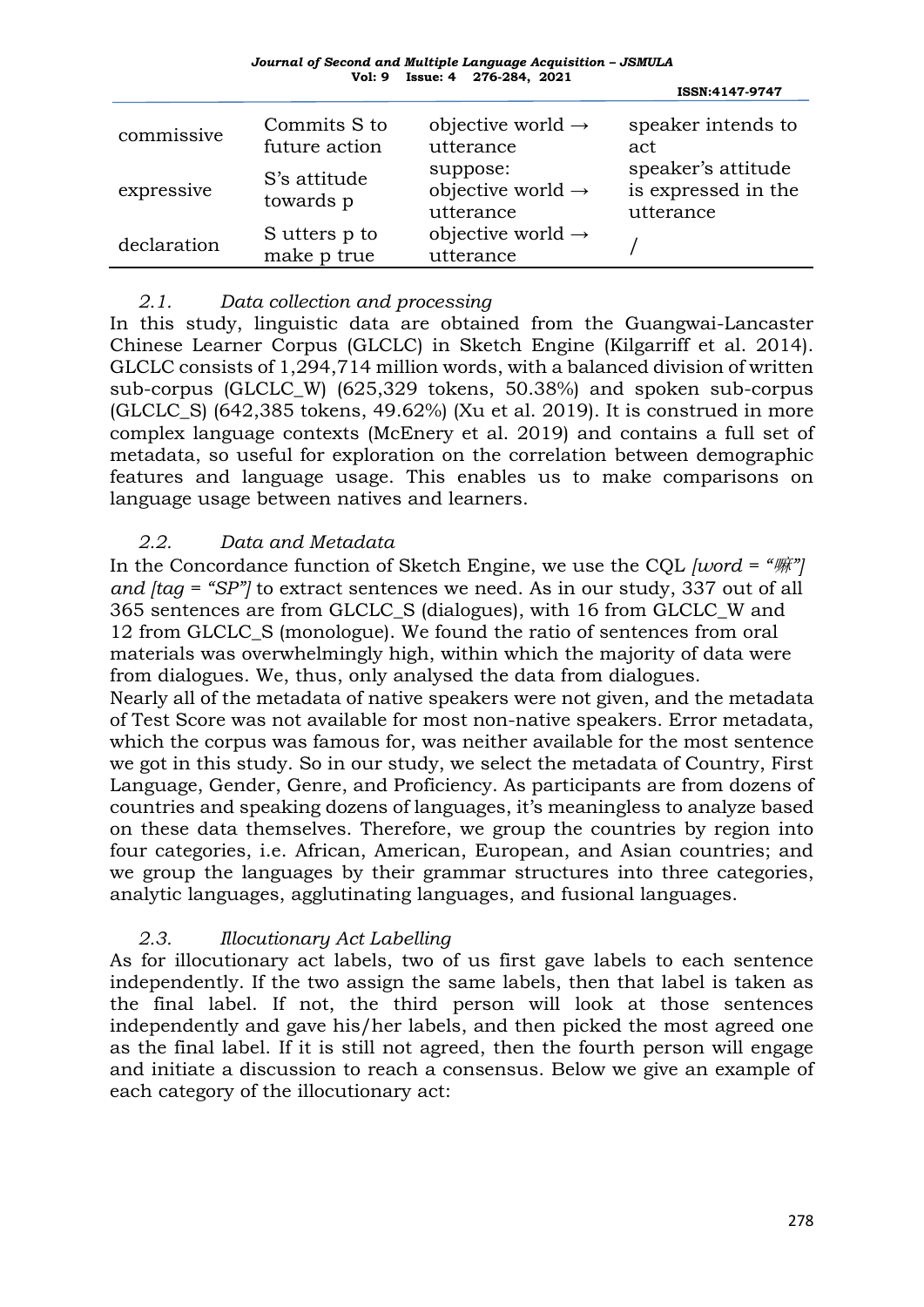(1) Representative, from Nigeria intermediate 我 有时候 来的 嘛。 Wǒ yǒushíhòu láide ma. I sometimes come here PART. (2) Directive, from Korean beginner 你, 加油 嘛。 Ní, jiāyóu ma. You, come on PART. (3) Commissive, from native speaker 我 给你 打电话 嘛。 wǒ gěinǐ dǎdiànhuà ma. I willyou call PART. "I will call you to go together." (4) Expressive, from Korean advanced 喜欢 用 那种 语言 嘛 xǐhuān yòng nàzhǒng yǔyán ma. Like to use that language PART.

## *2.4. Statistical Methods*

We used SPSS 26.0 to conduct statistical analysis. We first made a general description of the metadata and illocutionary acts. Then, we conducted chisquare tests to see whether the illocutionary acts of ma differ in different demographic groups. As for all chi-square tests, the minimum expected counts were less than 5, we chose to use the results of Fisher's exact test. The Fisher's exact test has been adapted to fit table larger than 2×2.

## **3. Results**

### *3.1. General Description*

We obtained 337 sentences from GLCLC S (dialogue). In those sentences, 89 (26.4%) were from native speakers of Mandarin, whose roles are labelled as "native speaker" or "examiner" and 248 (74.6%) were from non-native speakers. For learners' data, 92 (37.1%) were from male participants while 156 (62.9%) were from female participants. Most of these sentences were produced by Asian participants (189, 76.2%), and then by African participants (49, 19.8%). Only 9 were produced by participants from Europe and only 1 by participants from the Americas (Latin America). Regarding their mother tongue, people speaking analytic languages produced 104 samples (41.9%), those speaking agglutinating languages produced 89 samples (35.9%), while those speaking fusional languages produced 52 samples (21.0%). Another 3 samples came from bilingual participants. Regarding genres of the source text, 184 (74.2%) of the sentences came from the oral interview; 29 (11.7%) came from oral instruction and 35 (14.1%) came from oral exams. The majority of non-native speakers using ma has reached advanced Chinese level (217, 87.5%), followed by intermediate level (19, 7.3%) and then beginner level (13, 5.2%).

## *3.2. Illocutionary Acts of 'ma'*

In this study, we analysed the illocutionary acts of sentence-final particle *ma* in the 337 sentences we obtained from the corpus with a comparison between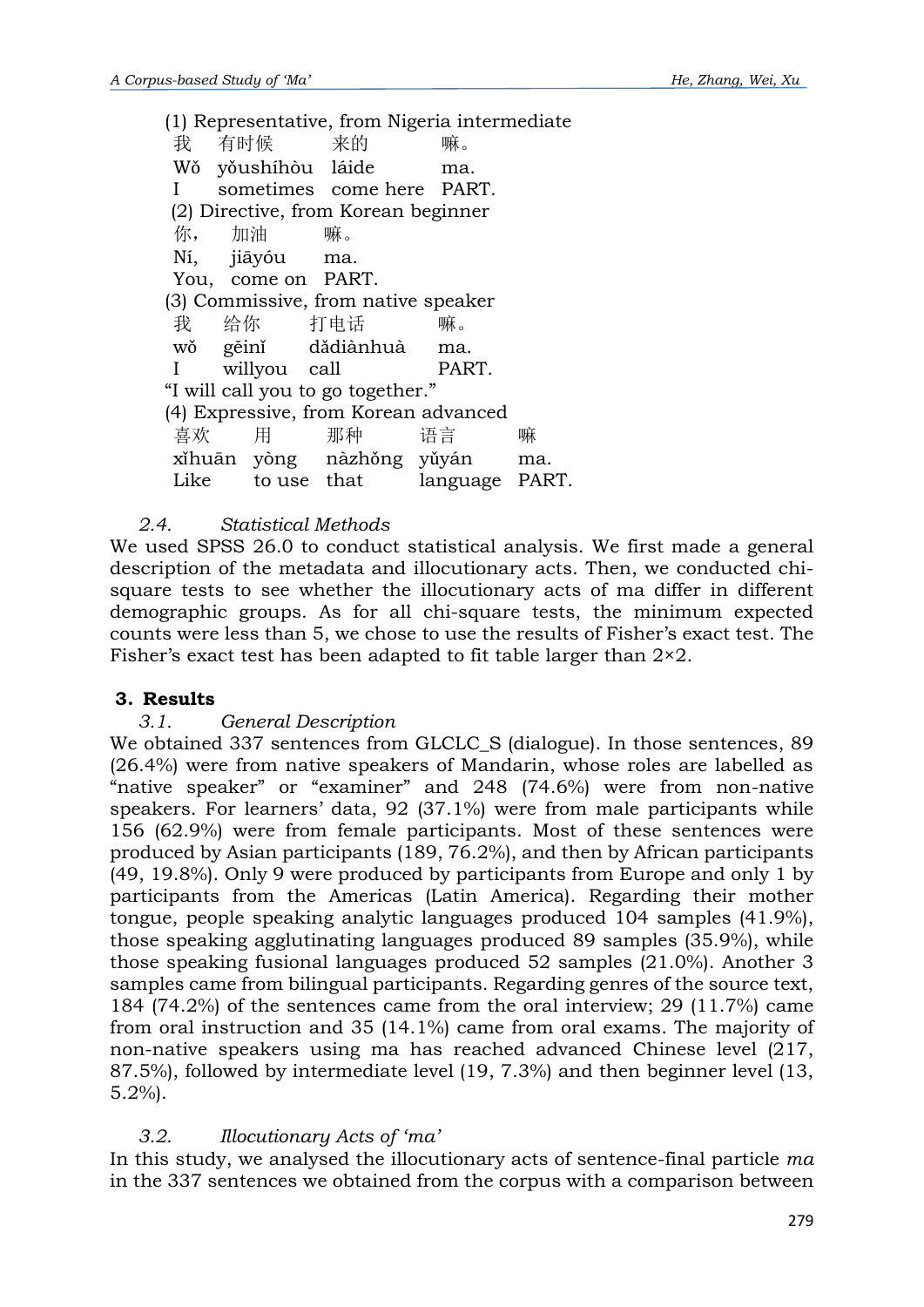**ISSN:4147-9747**

 natives and non-natives. Results are shown in Table 2. In all samples, 89 (26.4%) of them were produced by native Chinese speakers, among which 74 samples (83.1%) expressing representative acts, 9 samples (10.1%) expressing directive acts, 3 samples (3.4%) expressing commissive acts, and 3 samples (3.4%) expressing expressive illocutionary acts. For learner data, we have obtained 248 samples, among which 227 samples (91.5%) expressing representative acts, 11 samples (4.4%) expressing directive acts, 4 samples (1.6%) expressing commissive acts, and 6 samples (2.4%) expressing expressive illocutionary acts. No declaration act was detected from either native speakers or Chinese learners. As is shown by the chi-square test result, there is no significant difference between native speakers and learners in the illocutionary acts when using  $ma(x^2 = 5.53, p = 0.12 > 0.05)$ .

Table 2

|  |  | Illocutionary Acts of ma between Native Speakers and Learners |
|--|--|---------------------------------------------------------------|
|  |  |                                                               |

|        |                                         | <b>Illocutionary Acts</b> |           |  |           |  |         |                                     |          |      |  |
|--------|-----------------------------------------|---------------------------|-----------|--|-----------|--|---------|-------------------------------------|----------|------|--|
| Item   | Group                                   |                           | Repre-    |  | Directive |  | $Com-$  | Expre-                              | $\chi$ 2 |      |  |
|        |                                         |                           | sentative |  |           |  | missive | ssive                               |          |      |  |
| Langu- | Native                                  |                           |           |  |           |  |         | 74 83.1% 9 10.1% 3 3.4% 3 3.4% 5.53 |          | 0.12 |  |
| age    | Learner 227 91.5% 11 4.4% 4 1.6% 6 2.4% |                           |           |  |           |  |         |                                     |          |      |  |
|        | Note: Fisher's Froot Test               |                           |           |  |           |  |         |                                     |          |      |  |

Note: Fisher's Exact Test

## *3.3. Interaction between Illocutionary Act and Metadata*

We further analysed illocutionary speech acts of *ma* in samples obtained from Chinese learners. We applied factor analysis to our data. Complete results were shown in Table 3 and showed that there was no significant difference among factors, including gender, region, first language, proficiency, and genre, when we compared illocutionary speech acts in samples ( $p > 0.05$ ).

Table 3

*Illocutionary Acts of ma(*嘛*) among Different Groups*

|                      |                    | <b>Illocutionary Acts</b> |               |                |               |                 |      |                |               |       |      |
|----------------------|--------------------|---------------------------|---------------|----------------|---------------|-----------------|------|----------------|---------------|-------|------|
| Item                 | Group              | Repre-                    |               |                | Directive     | Com-<br>missive |      | Expre-ssive    |               | x2    | p    |
|                      |                    |                           | sentative     |                |               |                 |      |                |               |       |      |
|                      |                    | num                       | $\frac{0}{0}$ | num            | $\frac{0}{0}$ | num             | $\%$ | num            | $\frac{0}{0}$ |       |      |
| Gender               | Male               | 83                        | 90.2          | 5              | 5.4           |                 | 1.1  | 3              | 3.3           | 1.24  | 0.76 |
|                      | Female             | 144                       | 92.3          | 6              | 3.8           | 3               | 1.9  | 5              | 1.9           |       |      |
| Region               | African            | 46                        | 93.9          | 1              | 2.0           | $\overline{0}$  | 0.0  | $\overline{2}$ | 4.1           |       |      |
|                      | American           | 1                         | 100           | $\overline{0}$ | 0.0           | $\overline{0}$  | 0.0  | $\mathbf{0}$   | 0.0           | 11.65 | 0.42 |
|                      | Asian              | 172                       | 91.0          | 10             | 5.3           | $\overline{4}$  | 2.1  | 3              | 1.6           |       |      |
|                      | European           | 8                         | 88.9          | $\overline{0}$ | 0.0           | $\overline{0}$  | 0.0  | 1              | 11.1          |       |      |
| 1 <sup>st</sup> Lang | analytic           | 98                        | 94.2          | $\overline{4}$ | 3.8           | 1               | 1.0  | 1              | 1.0           |       |      |
|                      | agglutina-<br>ting | 48                        | 92.3          | 1              | 1.9           | $\overline{0}$  | 0.0  | 3              | 5.8           | 7.60  | 0.66 |
|                      | fusional           | 78                        | 87.6          | 6              | 6.7           | 3               | 3.4  | $\overline{2}$ | 2.2           |       |      |
|                      | bilingual          | 3                         | 100           | $\overline{0}$ | 0.0           | $\overline{0}$  | 0.0  | $\overline{0}$ | 0.0           |       |      |
| Profi-               | beginner           | 10                        | 76.9          | $\overline{2}$ | 15.4          | $\overline{0}$  | 0.0  | $\mathbf 1$    | 7.7           |       |      |
| ciency               | inter-<br>mediate  | 17                        | 94.4          | $\overline{0}$ | 0.0           | $\overline{0}$  | 0.0  | $\mathbf 1$    | 3.4           | 9.86  | 0.09 |
|                      | advanced           | 200                       | 93.0          | 9              | 4.2           | 4               | 1.9  | $\overline{2}$ | 0.9           |       |      |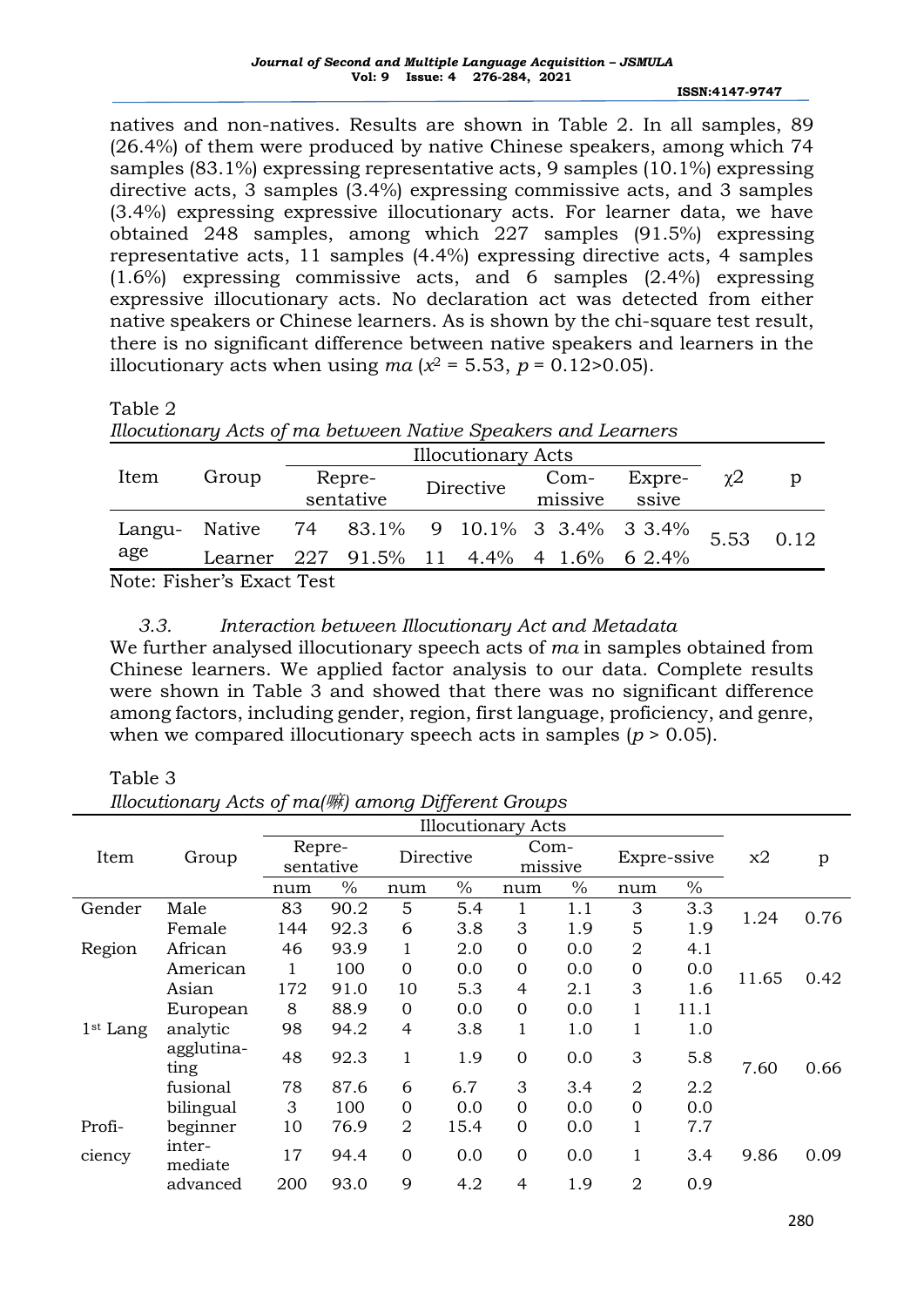|       | A Corpus-based Study of 'Ma'     |                   |                     |   |                   |   |     |                   | He, Zhang, Wei, Xu |      |
|-------|----------------------------------|-------------------|---------------------|---|-------------------|---|-----|-------------------|--------------------|------|
| Genre | interview<br>instruction<br>exam | 168 -<br>27<br>32 | 91.3<br>93.1<br>914 | Q | 4.9<br>3.4<br>2.9 | 4 | 0.0 | 1.6<br>3.4<br>5.7 | 3.35               | 0.68 |

## **4. Discussions**

*4.1. Ma: An Informal SP Learned in Intermediate but Mastered in Advanced with Gendered Usage*

As is suggested in the work of Liu (2014), the most frequently occurring modal particles are ne1, "ma1, ba, a1, de, and le3. Comparing to them, ma is used less frequently and more casually. As language learning always starts from easier and formal usage, this could explain why results showed that among language learners the frequency of using ma increased with Chinese proficiency and decreased with the formality of genre. Level of proficiency is a noteworthy variable in this study  $(0.05 < p < 0.1)$ , though the correlation between proficiency level and its pragmatic usage is not so significant as is suggested in studies of other SPs (e.g. le3 in (Xu et al. 2019)). It is worth attention that compares to intermediate learners (Medium: 1.7%, IQR (interquartile range): 48.9%) and advanced learners (Medium: 3.05%, IQR: 47.2%), beginners data has a higher medium (11.55%) but moderately lower IQR (42.3%). It indicates that intermediate learners begin to use ma with diversified acts and that advanced learners could use it not only in the various acts but also more balanced like what native speakers did. Besides, gender differences also deserve our attention. Though male and female behavior similarly in terms of illocutionary acts, the frequency of using ma is much higher for female participants (1.7 times the males). As is suggested by ZHAO & YANG (2016), ma is related to four types of emotions, dissatisfaction, impatience, disobedience (but with fondness, something like being cute), and carelessness, but expressed with a softer tone to make it less emotionally strong. We think it is related to the stereotypes and shackles of females to be weak, flattering, and reserved in (east) Asian cultures. Males are required to be strong, leader-acting, and straight-forward. Such stereotypes are mapped in language usage. If this argument is accepted, then it would not be surprising to find that such gender differences have also been detected in other SPs and languages, like je and jek in Cantonese (Chan 1999), ma1 and *ba* in Mandarin (Wamsley 2019), and *masu* in Japanese (SturtzSreetharan 2006). In other words, these SPs have functioned like gender identity markers in these languages.

## *4.2. Representative act: a general and basic usage of ma*

One of the key findings in our study is that the speech act of *ma* as an SP does not significantly differ neither between natives and learners nor among the different groups of learners. Regarding language proficiency, the representative act has appeared and got frequently used since the beginner state, but other acts, especially commissive acts, only took place (or frequently) among advanced learners and native speakers. It indicates that representative act is not only a general pragmatic behavior of *ma* but also the most basic one. When people chose *ma* as the SP, normally they are stating or explaining something they believe is true, and this remains the major act during the ascending of language proficiency. The main pragmatic function of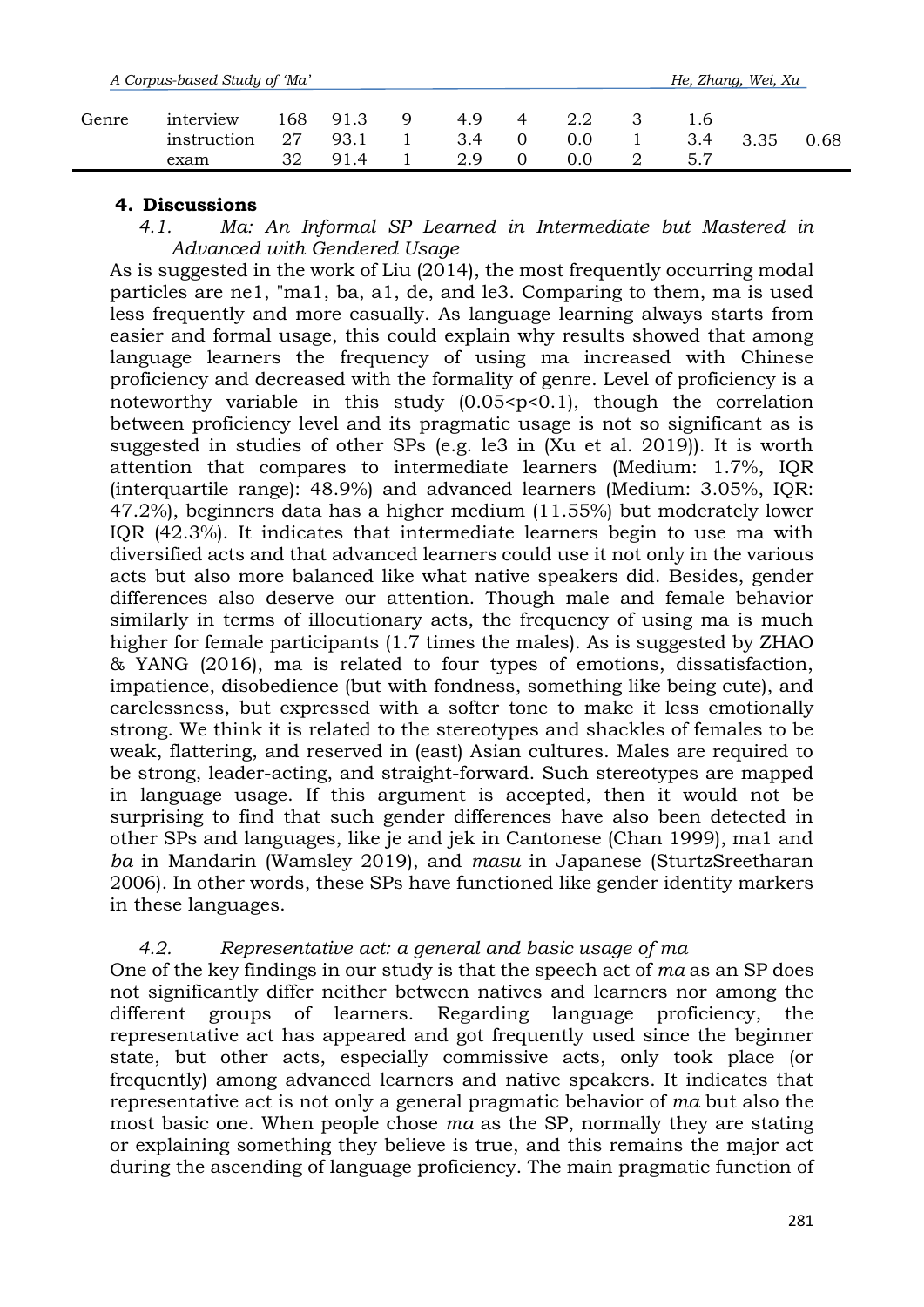**ISSN:4147-9747**

 *ma* is to state or explain what the speaker believes to be true. Though the point of representative acts is to commit the truth of the uttered proposition, this pragmatic function may also interact with the emotive function of *ma*. This interaction depends on the common ground shared by the speaker and hearer(s). Take the sentence "在下雨嘛 (with the transcript as below)" as an example. Imagined that this is a response from a lazy boy who did not want to throw the rubbish as his mother told him and tried to find excuses. As he and his mother may share a common ground that raining makes it difficult to go out, *ma* in this utterance could also convey the emotion of disobedience and the next sentence is likely to be "I don't want to go out now".

在 下雨 嘛 zài xiàyǔ ma (It) is raining PART .

Directive act was used relatively frequently regardless of representative act in most groups, and nearly all of the examples of directive acts are imperative sentences, indicating that using *ma* may potentially convey an implication of motivating the hearer to do something. This tendency is also detected when comparing with a similar SP *bei* (Guo 2012). As is suggested by Guo, *ma* is more likely to be used with simple and plainest facts with an emphatic tone implying the wishes that the hearer could understand (or could have understood) these facts and then perform certain behaviors. Another thing to note is that declaration act is not detected in these data. We think it could be explained by its pragmatic function of expressing politeness (Lepadat 2017) and softening tones (Yang 2017). When adding *ma* at the final of the sentence, the speaker would like to make the imperative sound more like a request allowing discussion rather than a determination or command, to make it more likely to be accepted and performed. This is not what declarations usually do. The typical performance verbs in declaration acts are "nominate", "announce", "declare", etc. They are more likely to be used in a more formal situation to declare determined decisions from those in a higher position (e.g. the leader, the manager, the authority). *Ma* is not very likely to be used in such situations.

## *4.3. Implications for Teaching Chinese to Foreign Learners*

In teaching Chinese sentence-final particles to foreign learners, it's more common to start in the intermediate stage. It would be useful to specify that ma is an informal oral SP and mostly used to state what you believe is true. As its pragmatic functions are related to politeness and tone-softening, it would help to let students know that they could use *ma* when they want to sound politer and more acceptable. As the function of the gender identity marker of ma derives from gender stereotypes, it is also important for teachers to avoid showing such a tendency in the teaching process. We need to erase these gender stereotypes and inequality in language use and bring it to a neutral one. Another thing to note is that the homophone might be a major challenge in the acquisition of *ma* and the main reason for misusages. There is another SP in Chinese also pronounced *ma* but in the first tone (*ma1*, 吗) while the *ma*(嘛) we discussed in this study is pronounced in the second tone (*ma2*) or neutral tone (*ma*). *Ma1* is a question marker used more with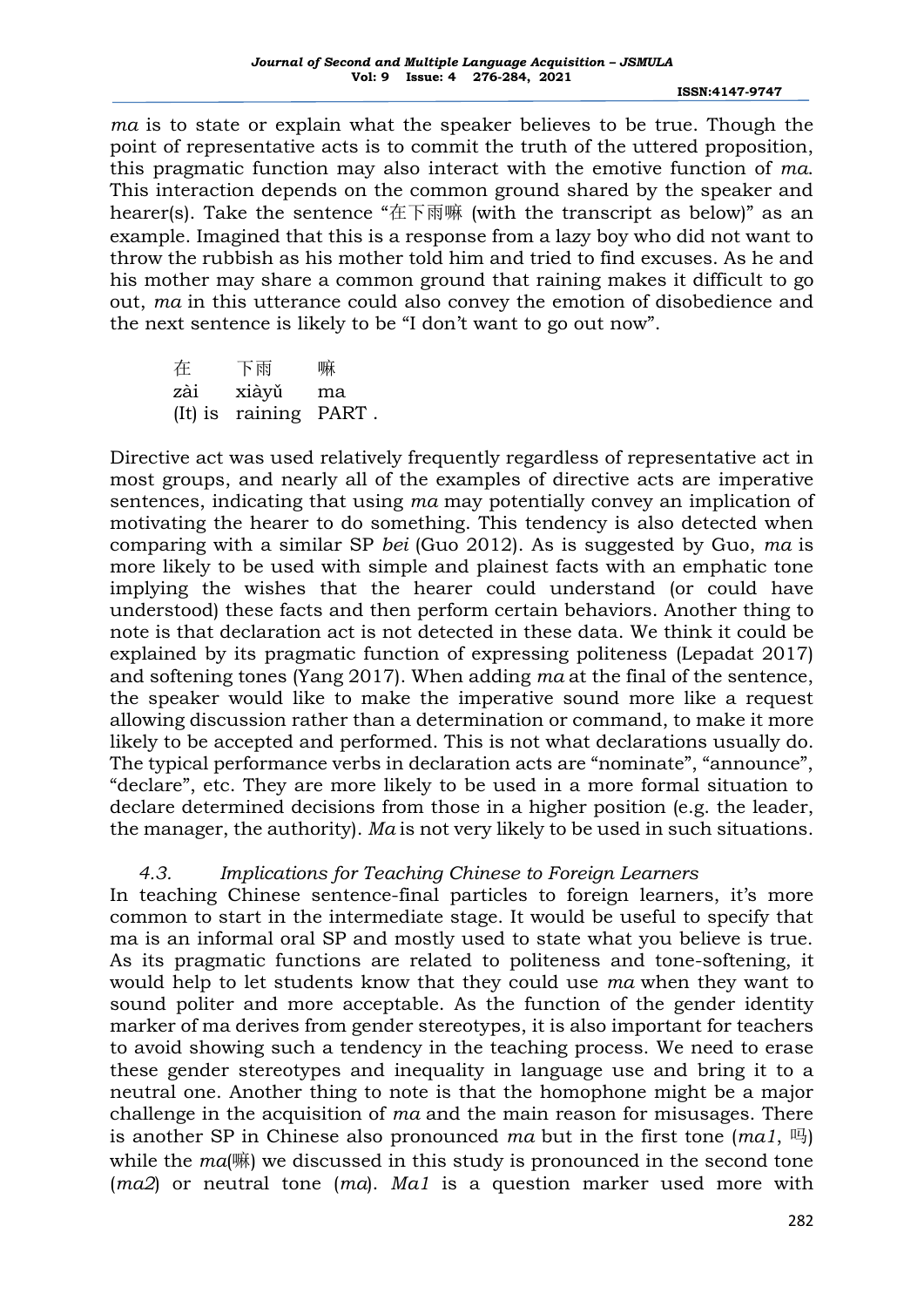commissive or expressive acts, while *ma* is used to state what is believed true and more with representative acts. For learners from non-tone language backgrounds, it is challenged to distinguish two characters with only tonal differences in speech. Mixed usage could lead to pragmatic anomie in speech and cause misunderstandings. Read the examples (1) and (2) as below. Using *ma1* makes the sentence a question waiting for confirmation and using *ma* makes it a promise. Teachers need to help learners distinguish these two SPs.

| $(1)$ I read it? |     |                |       | $(2)$ I'll read it. |    |
|------------------|-----|----------------|-------|---------------------|----|
|                  | 我 读 | 吗              |       | 我 读                 | 嘛  |
| Wǒ dú            |     | mā             | Wǒ dú |                     | ma |
|                  |     | read it PART ? |       | read it PART.       |    |

## **5. Conclusions**

In this study, we discussed the usage and illocutionary acts of *ma* in Chinese learners based on data from Guangwai-Lancaster Chinese Learner Corpus. We think *ma* is an informal sentence-final particle that learners learn in the intermediate stage and become more familiar with and capable of at the advanced level. The frequency of using *ma* differs between females and males, indicating that it has been used like gender identity markers due to traditional stereotypes. Based on these, we presented some suggestions for teaching, with emphasis on the pragmatic functions of *ma* and distinguishing it from its homophones. As our study is based on a single learner corpus and human labeling, the size of samples is not that large, some metadata is missing, and human efforts are needed. Future studies could focus on building a larger learner corpus (or use multiple corpora) with complete metadata and the automatic recognition of illocutionary acts in sentences.

### **References**

- Ahn, M. (2016). Surprise in Discourse: The mirative meanings of ta(ha)-derived sentence final particles in Korean. 언어와 언어학 71:95–113.
- Austin, J. L. (1962). How to Do Things With Words. Oxford university press.
- Badan, L., & Chiara, R. (2020). The Acquisition of Mandarin Sentence Final Particles by Italian Learners. *International Review of Applied Linguistics in Language Teaching*, 58(4), 475–94. doi: 10.1515/iral-2017-0090.
- Chan, M. K. M. (1999). Sentence-Final Particles in Cantonese: A Gender-Linked Survey and Study. Corpus ID: 199424230
- Dong, F., Xiangyue, C., & Rui, H. (2018). The Pragmatic Functions and Prosodic Features of the Sentence-Final Particle Ba in the Imperatives. *Communication and Linguistics Studies*, 4(3), 80–87. doi: 10.11648/j.cls.20180403.13.
- Guo, H. (2012). Convinced Particles 'Ma' and 'Bei'. *Journal of Capital Normal University (Social Sciences Edition)* (5), 79–86.
- Kakegawa, T. (2009). Development of the Use of Japanese Sentence-Final Particles through Email Correspondence. In Naoko Taguchi, *Pragmatic competence*. New York: De Gruyter Mouton, Pp. 301–304.
- Kilgarriff, A., Vít, B., Jan, B., Miloš, J., Vojtěch, K., Jan, M., Pavel, R., & Vít, S. (2014). The Sketch Engine: Ten Years On. *Lexicography* 1(1), 7–36. doi: 10.1007/s40607-014-0009-9.